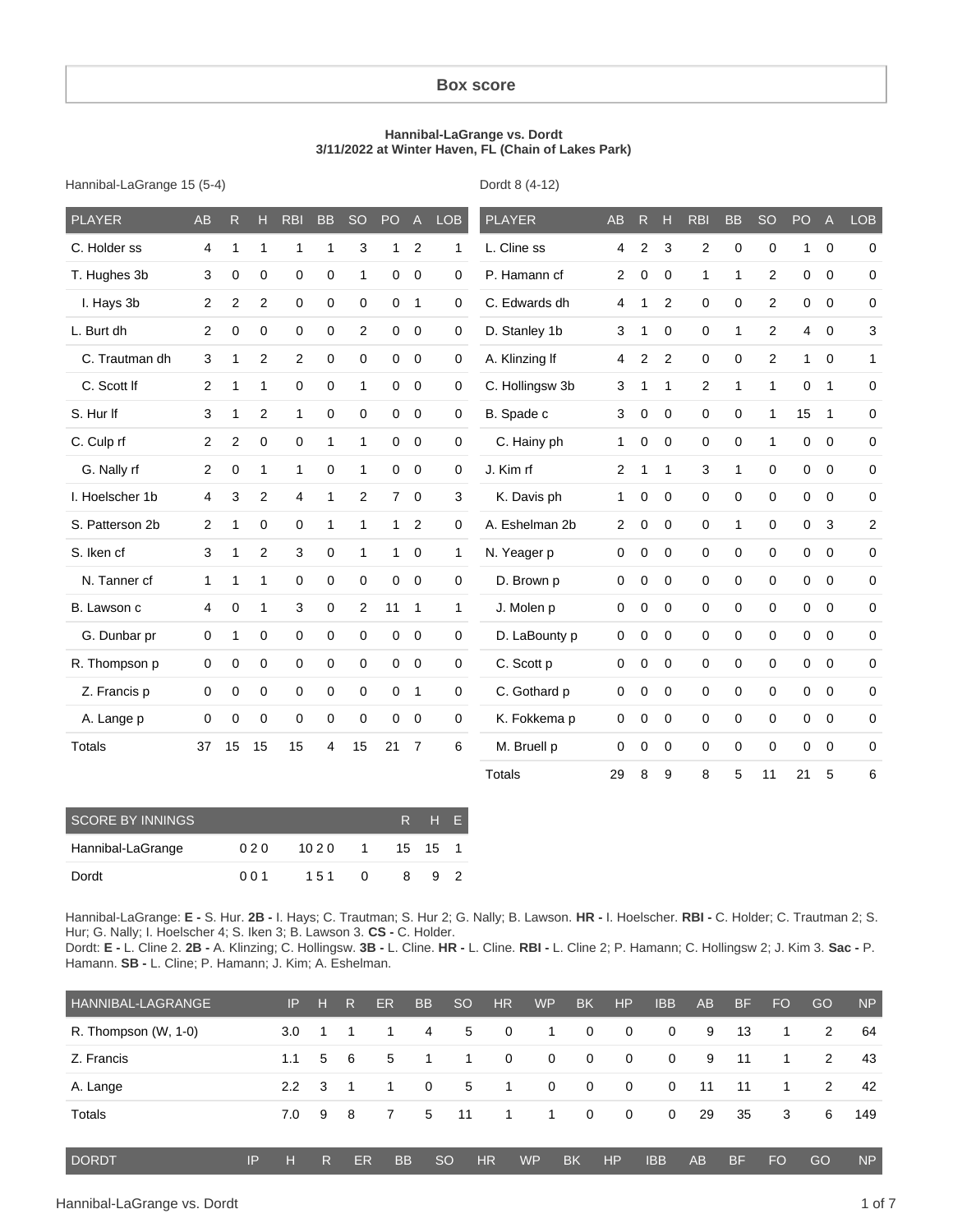| N. Yeager (L, 0-1) | 2.0 | $\overline{2}$ | 2              | 2              | 1              | 4              | $\mathbf 0$ | $\mathbf 0$ | $\mathbf 0$ | 0           | 0           | 8  | 9  | $\mathbf 0$ | 2           | 35  |
|--------------------|-----|----------------|----------------|----------------|----------------|----------------|-------------|-------------|-------------|-------------|-------------|----|----|-------------|-------------|-----|
| D. Brown           | 1.1 | 1              | 3              | $\overline{2}$ | $\overline{2}$ | 1              | 0           | 0           | $\mathbf 0$ | $\mathbf 0$ | 0           | 5  | 7  | $\mathbf 0$ | 2           | 30  |
| J. Molen           | 0.0 | $\overline{2}$ | 2              | 2              | 0              | $\mathbf 0$    | 0           | 0           | $\mathbf 0$ | 0           | 0           | 2  | 2  | 0           | 0           | 5   |
| D. LaBounty        | 0.1 | 4              | 5              | 5              |                | 1              | 1           | 0           | 0           | 1           | $\mathbf 0$ | 5  | 7  | $\mathbf 0$ | $\mathbf 0$ | 27  |
| C. Scott           | 0.2 | 1              | 2              | 2              | 0              | 2              | 0           | 0           | $\mathbf 0$ | $\mathbf 0$ | $\mathbf 0$ | 4  | 4  | $\mathbf 0$ | $\mathbf 0$ | 16  |
| C. Gothard         | 0.2 | $\overline{2}$ | $\overline{0}$ | $\mathbf 0$    | $\mathbf 0$    | $\overline{2}$ | 0           | 1           | $\mathbf 0$ | $\mathbf 0$ | 0           | 4  | 4  | $\mathbf 0$ | $\mathbf 0$ | 16  |
| K. Fokkema         | 1.0 | 1              | 0              | $\mathbf 0$    | $\mathbf 0$    | 3              | 0           | 1           | $\mathbf 0$ | 0           | 0           | 4  | 4  | $\mathbf 0$ | $\mathbf 0$ | 18  |
| M. Bruell          | 1.0 | 2              | ◢              | 1              | 0              | 2              | 0           | 0           | $\mathbf 0$ | 0           | $\mathbf 0$ | 5  | 5  | 1           | $\mathbf 0$ | 27  |
| <b>Totals</b>      | 7.0 | 15             | 15             | 14             | 4              | 15             | 1           | 2           | $\mathbf 0$ | 1           | $\mathbf 0$ | 37 | 42 | 1           | 4           | 174 |

Hannibal-LaGrange: **Batters Faced -** R. Thompson 13; Z. Francis 11; A. Lange 11. Dordt: **Batters Faced -** N. Yeager 9; D. Brown 7; J. Molen 2; D. LaBounty 7; C. Scott 4; C. Gothard 4; K. Fokkema 4; M. Bruell 5. **HBP -** D. LaBounty.

**Start:** 12:35 PM **Duration:** 3:06 **Attendance:** 0

Weather: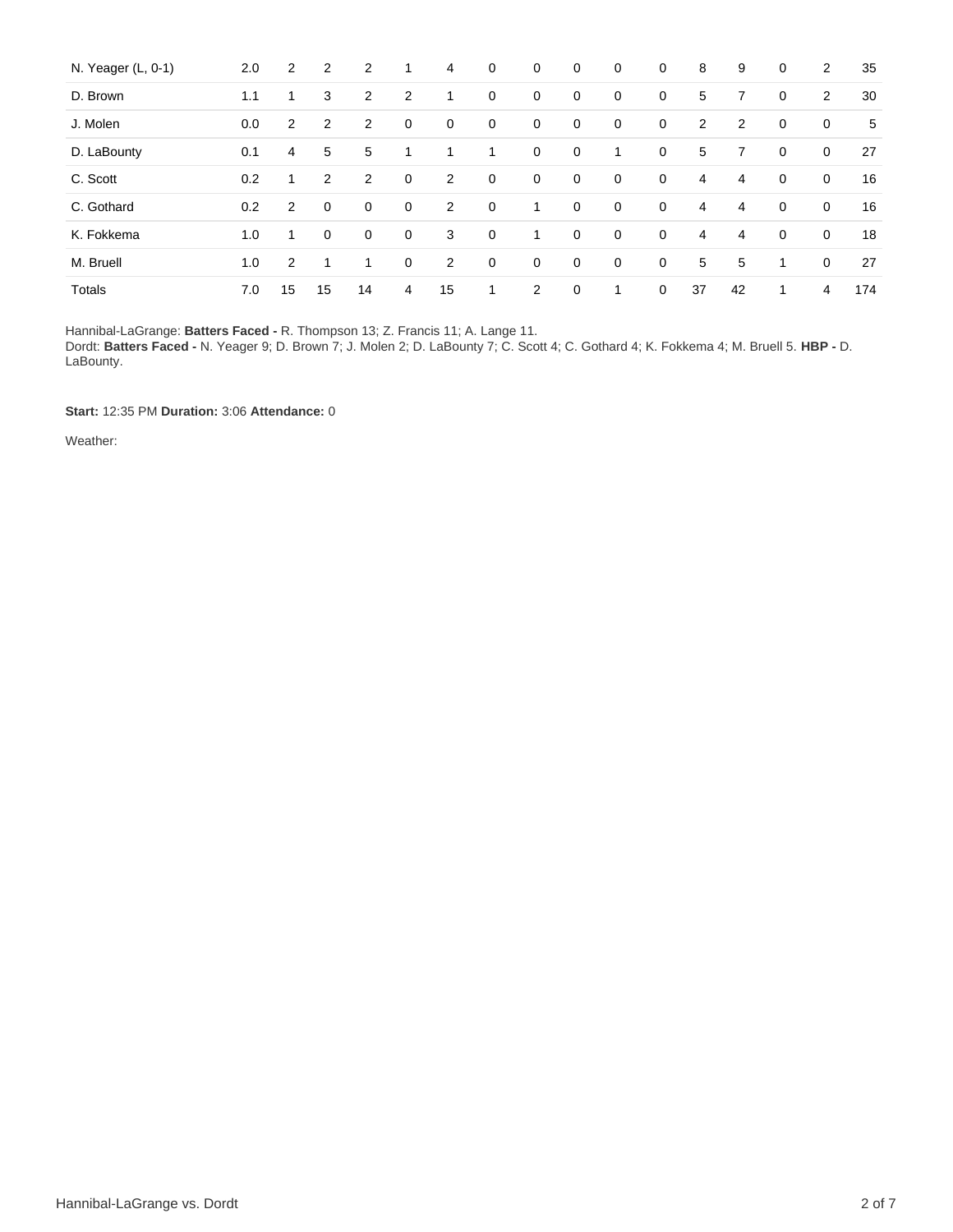# **Scoring Summary**

| <b>INNINGS</b>           | <b>PLAY</b>                                                                                                                     | $V - H$  |
|--------------------------|---------------------------------------------------------------------------------------------------------------------------------|----------|
| Hannibal-LaGrange<br>2nd | S. Iken singled to right field, 2 RBI; I. Hoelscher scored; S. Hur scored.                                                      | $2 - 0$  |
| Dordt<br>3rd             | L. Cline grounded out to ss, RBI; A. Eshelman advanced to third; J. Kim scored.                                                 | $2 - 1$  |
| Hannibal-LaGrange<br>4th | S. Iken singled to right field, RBI; S. Patterson advanced to second; I. Hoelscher advanced to third; C. Culp scored, unearned. | $3 - 1$  |
| Hannibal-LaGrange<br>4th | B. Lawson doubled to center field, 3 RBI; S. Iken scored; S. Patterson scored; I. Hoelscher scored.                             | $6 - 1$  |
| Hannibal-LaGrange<br>4th | C. Holder singled up the middle, RBI; N. Tanner scored.                                                                         | $7 - 1$  |
| Hannibal-LaGrange<br>4th | S. Hur doubled to left field, RBI; C. Trautman advanced to third; C. Holder scored.                                             | $8 - 1$  |
| Hannibal-LaGrange<br>4th | I. Hoelscher homered, 4 RBI; C. Culp scored; C. Scott scored; C. Trautman scored.                                               | $12 - 1$ |
| Dordt<br>4th             | J. Kim reached first on an error by rf, advanced to second, RBI; A. Klinzing scored, unearned.                                  | $12 - 2$ |
| Hannibal-LaGrange<br>5th | C. Trautman doubled to left field, 2 RBI; I. Hays scored; G. Dunbar scored.                                                     | $14 - 2$ |
| Dordt<br>5th             | P. Hamann flied out to cf, sacrifice fly, RBI; L. Cline scored.                                                                 | $14 - 3$ |
| Dordt<br>5th             | C. Hollingsw doubled to left center, 2 RBI; A. Klinzing advanced to third; D. Stanley scored; C. Edwards scored.                | $14 - 5$ |
| Dordt<br>5th             | J. Kim singled through the right side, 2 RBI; C. Hollingsw scored; A. Klinzing scored.                                          | $14 - 7$ |
| Dordt<br>6th             | L. Cline homered, RBI.                                                                                                          | $14 - 8$ |
| Hannibal-LaGrange<br>7th | G. Nally doubled to left center, RBI; I. Hays scored.                                                                           | $15 - 8$ |

# **All Plays**

# **Hannibal-LaGrange Top of 1st Inning**

C. Holder struck out looking. (1 out)

T. Hughes grounded out to 2b. (2 out)

L. Burt struck out looking. (3 out)

**Inning Summary: 0 Runs , 0 Hits , 0 Errors , 0 LOB**

# **Dordt Bottom of 1st Inning**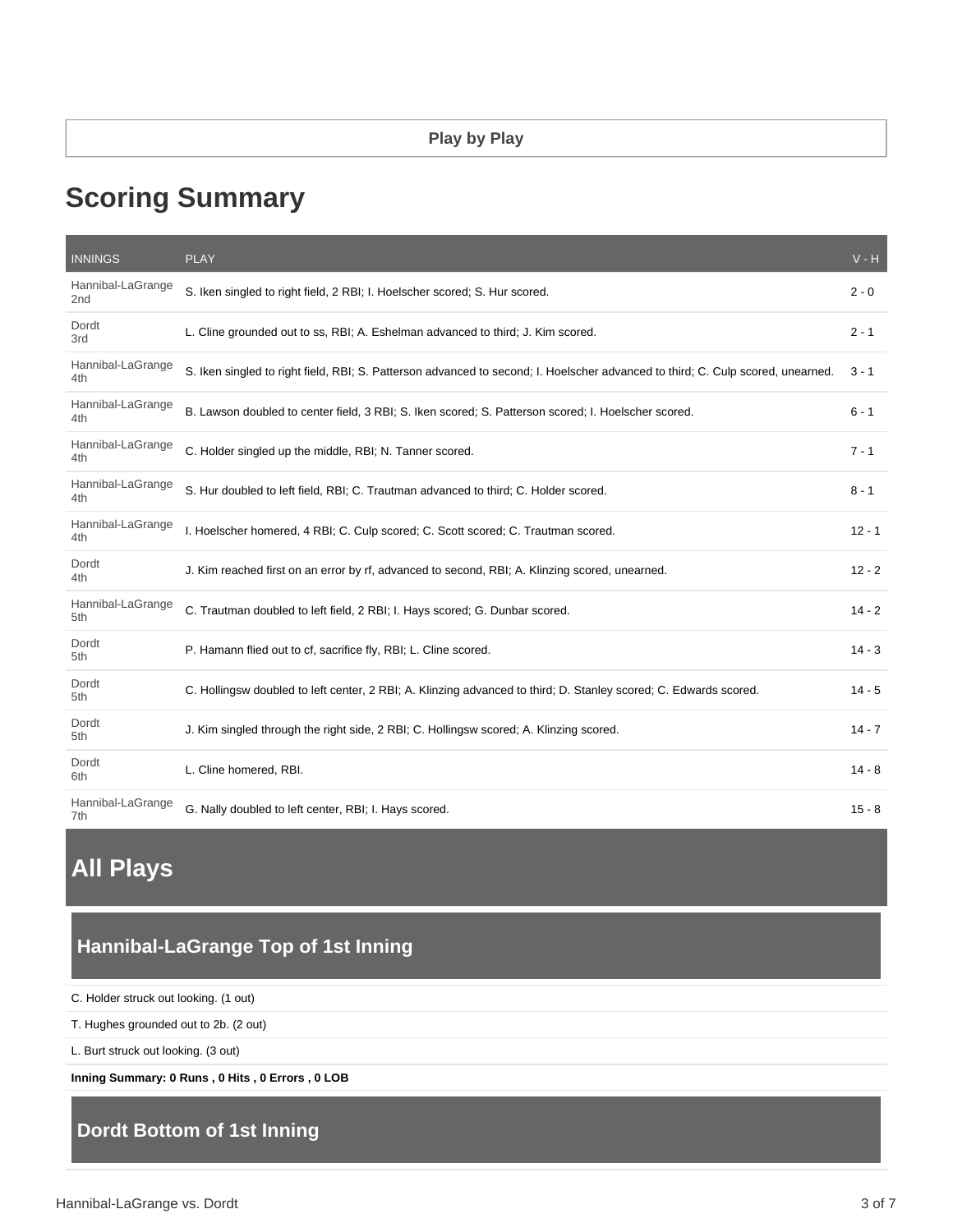- L. Cline singled to center field.
- L. Cline stole second.

P. Hamann struck out looking. (1 out)

C. Edwards struck out swinging. (2 out)

D. Stanley grounded out to 2b. (3 out)

**Inning Summary: 0 Runs , 1 Hits , 0 Errors , 1 LOB**

#### **Hannibal-LaGrange Top of 2nd Inning**

S. Hur doubled to left field.

C. Culp struck out looking. (1 out)

I. Hoelscher walked.

S. Patterson grounded out to 2b; I. Hoelscher advanced to second; S. Hur advanced to third. (2 out)

**S. Iken singled to right field, 2 RBI; I. Hoelscher scored; S. Hur scored.**

B. Lawson struck out looking. (3 out)

**Inning Summary: 2 Runs , 2 Hits , 0 Errors , 1 LOB**

## **Dordt Bottom of 2nd Inning**

- A. Klinzing struck out swinging. (1 out)
- C. Hollingsw walked.
- C. Hollingsw out at first c to 1b, picked off. (2 out)

B. Spade popped up to ss. (3 out)

**Inning Summary: 0 Runs , 0 Hits , 0 Errors , 0 LOB**

# **Hannibal-LaGrange Top of 3rd Inning**

D. Brown to p for N. Yeager.

C. Holder walked.

C. Holder out at second c to ss, caught stealing. (1 out)

T. Hughes grounded out to 2b. (2 out)

L. Burt struck out swinging. (3 out)

**Inning Summary: 0 Runs , 0 Hits , 0 Errors , 0 LOB**

# **Dordt Bottom of 3rd Inning**

J. Kim walked.

J. Kim stole second.

J. Kim advanced to third on a wild pitch.

A. Eshelman walked.

A. Eshelman stole second.

**L. Cline grounded out to ss, RBI; A. Eshelman advanced to third; J. Kim scored.**

P. Hamann walked.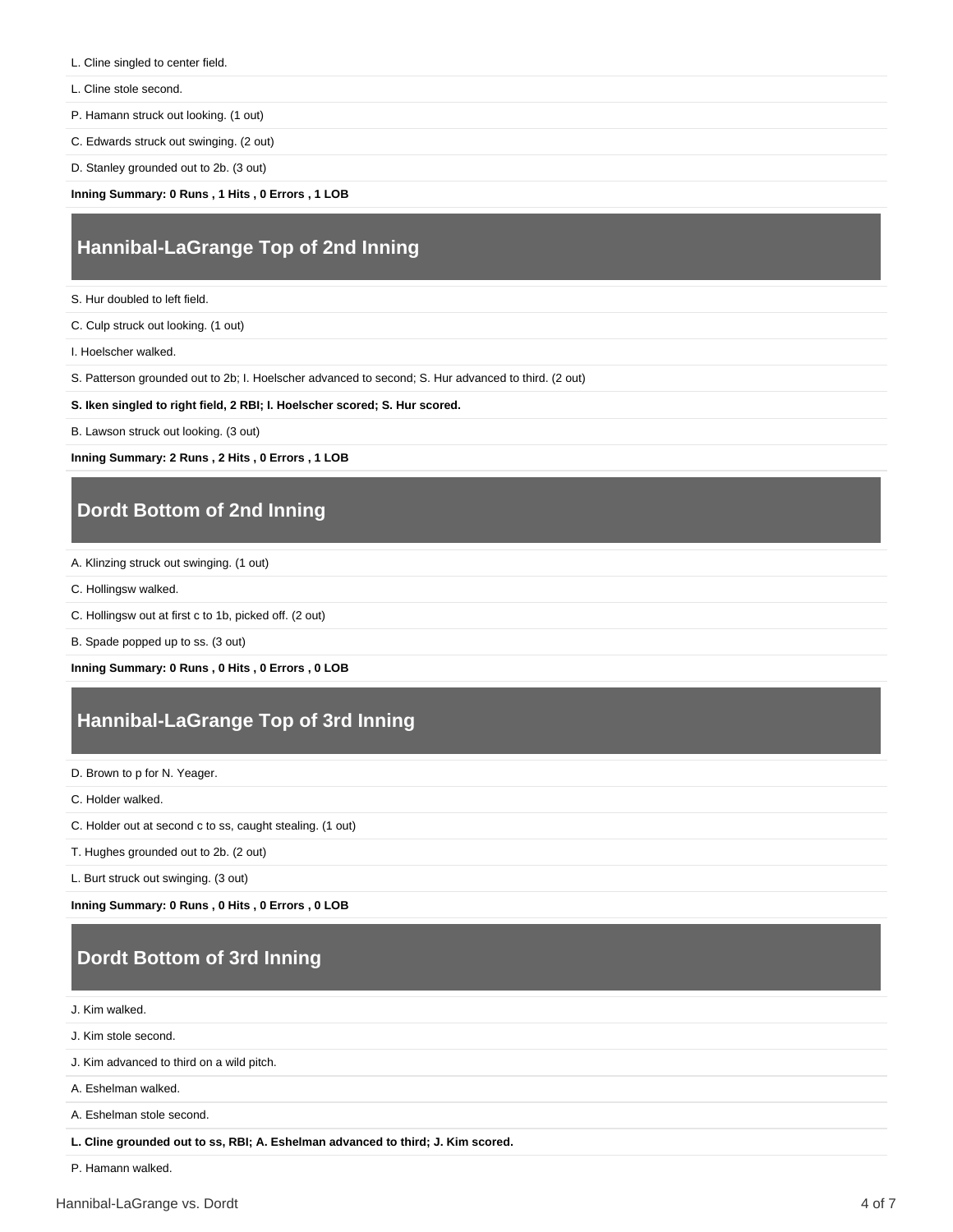P. Hamann stole second.

C. Edwards struck out swinging. (2 out)

D. Stanley struck out looking. (3 out)

**Inning Summary: 1 Runs , 0 Hits , 0 Errors , 2 LOB**

### **Hannibal-LaGrange Top of 4th Inning**

S. Hur grounded out to 3b. (1 out)

C. Culp reached first on an error by ss.

I. Hoelscher singled to right field; C. Culp advanced to second.

S. Patterson walked; I. Hoelscher advanced to second; C. Culp advanced to third.

J. Molen to p for D. Brown.

**S. Iken singled to right field, RBI; S. Patterson advanced to second; I. Hoelscher advanced to third; C. Culp scored, unearned.**

**B. Lawson doubled to center field, 3 RBI; S. Iken scored; S. Patterson scored; I. Hoelscher scored.**

N. Tanner pinch ran for B. Lawson.

D. LaBounty to p for J. Molen.

**C. Holder singled up the middle, RBI; N. Tanner scored.**

T. Hughes struck out swinging. (2 out)

C. Trautman pinch hit for L. Burt.

C. Trautman singled up the middle; C. Holder advanced to second.

**S. Hur doubled to left field, RBI; C. Trautman advanced to third; C. Holder scored.**

C. Scott pinch ran for S. Hur.

C. Culp walked.

**I. Hoelscher homered, 4 RBI; C. Culp scored; C. Scott scored; C. Trautman scored.**

S. Patterson hit by pitch.

C. Scott to p for D. LaBounty.

S. Iken struck out swinging. (3 out)

**Inning Summary: 10 Runs , 7 Hits , 1 Errors , 1 LOB**

# **Dordt Bottom of 4th Inning**

C. Trautman to dh. C. Scott to lf. S. Hur to rf for C. Culp. B. Lawson to c for N. Tanner. Z. Francis to p for R. Thompson. A. Klinzing doubled to right field. C. Hollingsw struck out looking. (1 out) B. Spade grounded out to ss. (2 out) **J. Kim reached first on an error by rf, advanced to second, RBI; A. Klinzing scored, unearned.** A. Eshelman grounded out to p. (3 out) **Inning Summary: 1 Runs , 1 Hits , 1 Errors , 1 LOB**

Hannibal-LaGrange vs. Dordt 5 of 7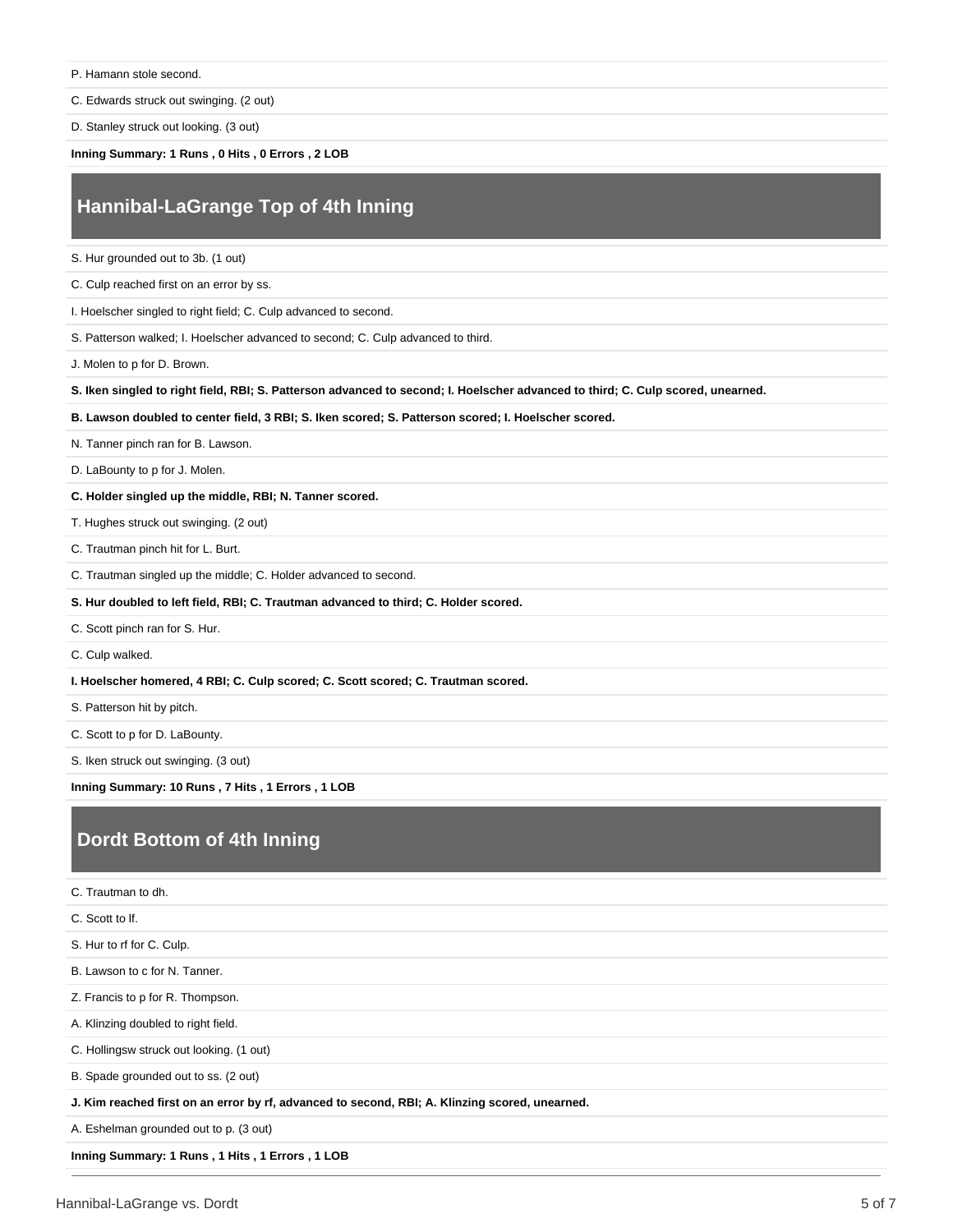### **Hannibal-LaGrange Top of 5th Inning**

B. Lawson reached first on an error by ss.

- G. Dunbar pinch ran for B. Lawson.
- C. Holder struck out swinging. (1 out)
- I. Hays pinch hit for T. Hughes.
- I. Hays singled through the left side; G. Dunbar advanced to second.
- C. Gothard to p for C. Scott.

I. Hays advanced to second on a passed ball; G. Dunbar advanced to third on a passed ball.

#### **C. Trautman doubled to left field, 2 RBI; I. Hays scored; G. Dunbar scored.**

C. Scott singled through the right side; C. Trautman advanced to third.

G. Nally pinch hit for S. Hur.

- G. Nally struck out looking. (2 out)
- C. Scott advanced to second on a wild pitch.

I. Hoelscher struck out looking. (3 out)

**Inning Summary: 2 Runs , 3 Hits , 1 Errors , 2 LOB**

# **Dordt Bottom of 5th Inning**

I. Hays to 3b.

G. Nally to rf.

- B. Lawson to c for G. Dunbar.
- L. Cline tripled to center field.
- **P. Hamann flied out to cf, sacrifice fly, RBI; L. Cline scored.**

C. Edwards singled to right field.

D. Stanley walked; C. Edwards advanced to second.

A. Klinzing singled to left field; D. Stanley advanced to second; C. Edwards advanced to third.

**C. Hollingsw doubled to left center, 2 RBI; A. Klinzing advanced to third; D. Stanley scored; C. Edwards scored.**

A. Lange to p for Z. Francis.

B. Spade struck out swinging. (2 out)

**J. Kim singled through the right side, 2 RBI; C. Hollingsw scored; A. Klinzing scored.**

A. Eshelman grounded out to 2b. (3 out)

**Inning Summary: 5 Runs , 5 Hits , 0 Errors , 1 LOB**

#### **Hannibal-LaGrange Top of 6th Inning**

K. Fokkema to p for C. Gothard.

S. Patterson struck out looking. (1 out)

N. Tanner pinch hit for S. Iken.

N. Tanner singled to shortstop.

N. Tanner advanced to second on a wild pitch.

B. Lawson struck out swinging. (2 out)

Hannibal-LaGrange vs. Dordt 6 of 7